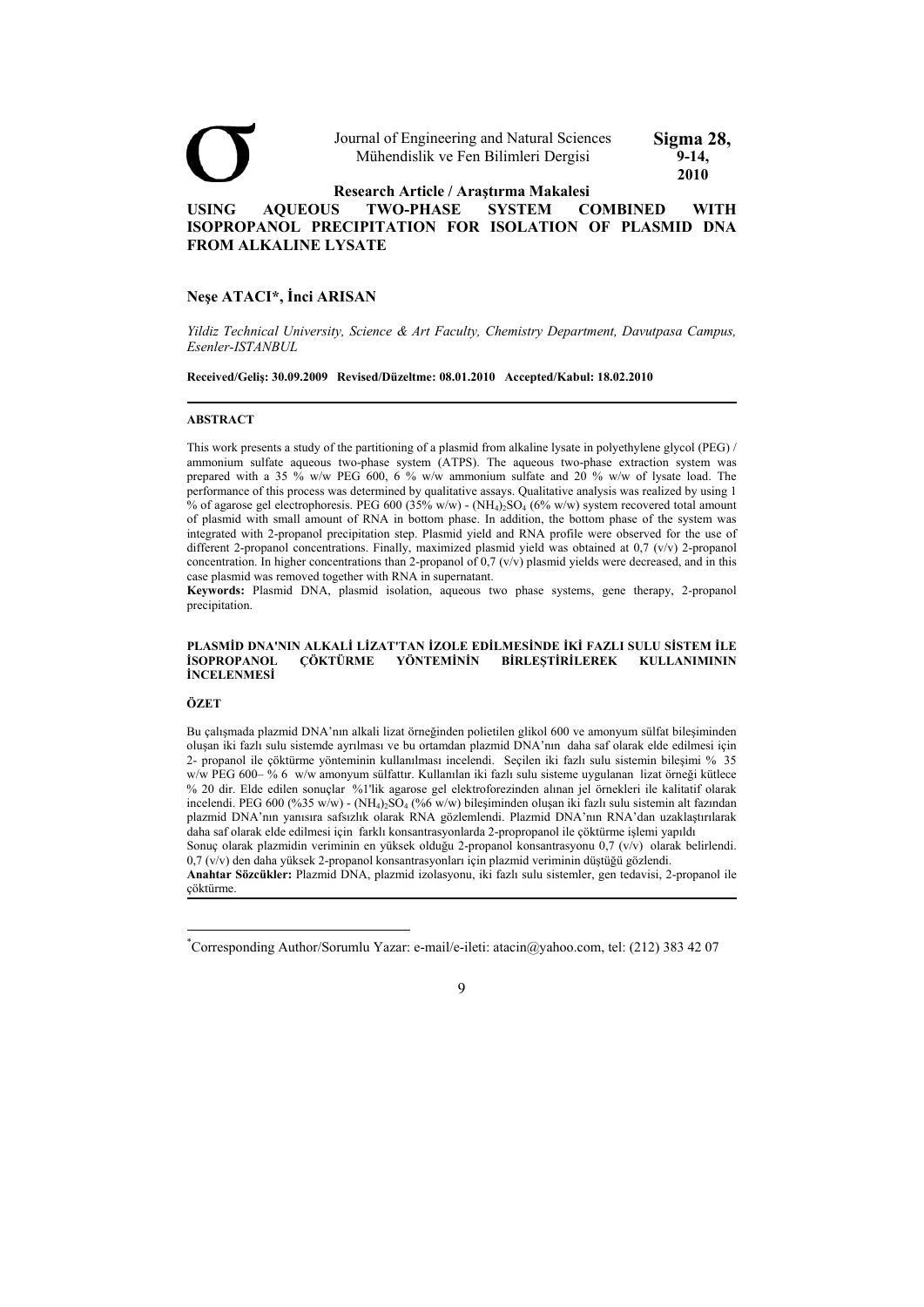## **1. INTRODUCTION**

Future developments in molecular therapies such as gene therapy and DNA vaccination have increased to develop new methods for plasmid purification in the healthcare fields.[1] Gene therapy and DNA vaccination are performed by introducing nucleic acids into the human cell. Both viral and non-viral vectors have been used as vehicles to transport genetic materials into the target cells. However, viral vectors because of toxicity and immunogenicity are regarded less acceptable. Although non-viral vectors based on plasmid DNA are less effective for transecting target cells, these agents are better alternatives cause of their safety perspective and easier produce. Gene therapy and plasmid based vaccines demand methods to produce and purify this molecule at large scale and pharmaceutical grade [2- 4].

Plasmid production always begins with the culture of transformed *Escherichia coli* bacteria followed by an alkaline lysate method to release plasmid from the *Escherichia coli* cell. RNAse free alkaline lysis method efficiently removes most of the cell walls, organelles, proteins and genomic DNA of the bacteria. RNA is leaving as main contaminant together with target plasmid [5, 6].

Currently used traditional chromatographic process such as anion-exchange and sizeexclusion, have been reported to be very efficient in removing RNA. However, limiting process in large size molecule, time consuming and costly cleaning procedure have increased the interest to use new simple low cost alternative methods [6- 8]. As non chromatographic process, aqueous two-phase systems especially in biotechnology application, is preferred, because high proportion of water (80-95%) is provided nontoxic environment. Lower viscosity of the phases and high interfacial contact between phases cause more mass transfer of biological molecule between phases in a short time. Binodial curve describes the composition and concentration of phase where phase separation occurs. The system is composed polyethylene glycol enriched top phase / a second polymer or a salt enriched bottom phase [7, 9].

Here we describe the partitioning of a 6.1 kbp plasmid DNA vector, present in an *Escherichia coli* alkaline lysate, in the PEG 600 / ammonium sulfate polymer-salt aqueous two phase system combined with 2-propanol precipitation for more pure pDNA without RNA contamination.

#### **1.1. Materials and Methods**

#### *Chemicals*

PEG 600 was obtained from Sigma. Ammonium sulfate and 2-propanol were from Merck. The 6050 bp (base pair) ColE1-type plasmid pVAX1/*lacZ*, designed by Invitrogen (Carlsbad, CA, USA) for the development of DNA vaccines, was used as a model plasmid. This vector contains the human cytomegalovirus (CMV) immediate early promoter; the BGH polyadenylation sequences, a kanamycine resistance gene, a pMB1 origin (pUC-derived), a multiple cloning site, a T7 promoter/priming site and a reporter (β-galactosidase) gene. *Escherichia coli DH5α* from invitrogen was used as the host strain.

*Standard Plasmid DNA* 

The pDNA used as a control was purified using the Qiagen Mega Kit (Qiagen, Hilden, Germany) and resuspended in TE buffer (10 mMTris-HCl, 1mM EDTA, pH:8) pDNA was quantitated by UV spectrophotometer and purity was assessed by the ratio 260/280 (Jasco Model Spectrophotometer, 7850). Purified DNA preparations were pooled and stored a  $+4$  <sup>0</sup>C until used in gel electrophoresis as control sample.

# *Plasmid Production*

*Escherichia coli* cells harboring plasmid pVAX1/lacZ was cultivated overnight (up to a optical density of approximately 3) in 1000 ml shake flasks containing 250 mL of Luria Bertani medium (10g/L tryptone, 5 gr/L yeast extract, 5 g/L NaCl) supplemented with 30 µg /mL of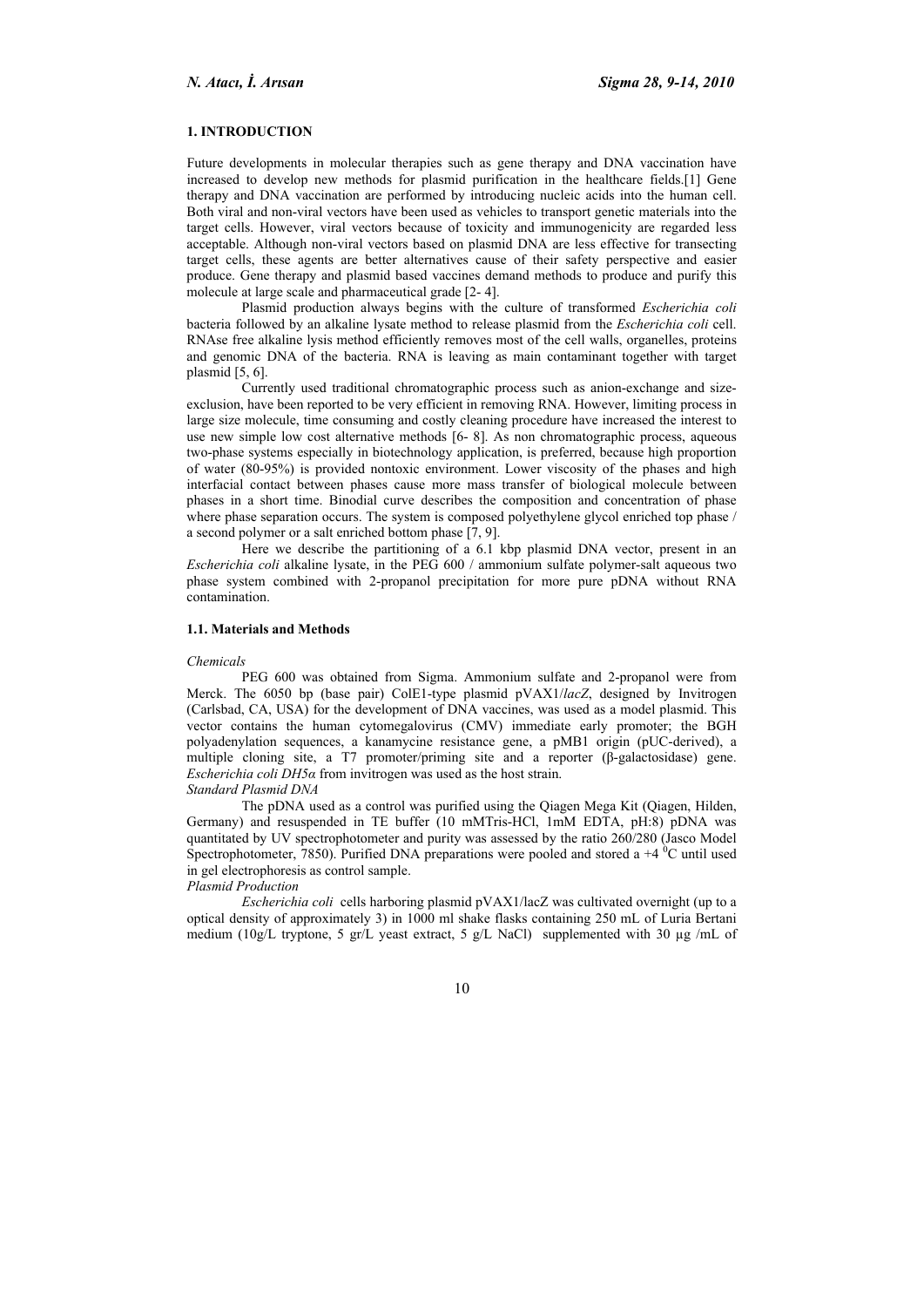kanamycine at 37<sup>°</sup>C and 200 rpm. Growth was suspended at late log phase. Cells were stored at -20 <sup>o</sup>C until further processing with alkaline lysis as described below. *Alkaline Lysis*

Cells (250 mL) were harvested by centrifugation at 15.000x g (20 min. 4  $^0C$ ) and the pellets suspended in 8 ml of 50 mM glucose, 25 mM Tris-HCl, 10 mM EDTA, pH: 8 (buffer 1) The cells were lysed by adding and gently mixing (10 min in ice) 8ml of 200 mM NaOH, 1% (w/v) sodium dodecyl sulfate (buffer 2). The lysate was neutralized with 8 ml of a solution of 3M potassium acetate, 11.5 %  $(v/v)$  glacial acetic acid (10 min on ice) (buffer 3). All buffers were previously chilled. After neutralization, cell debris, protein and gDNA precipitates were removed by centrifugation (15.000 x g, 20 min. 4  $^{\circ}$ C). The second centrifugation at 15.000 g, 20 min. at the same temperature was performed to further clarify the supernatant. The plasmid containing lysate was kept at -20  $\rm{^0C}$  until used in ATPS described below [10, 11]. *Aqueous two - phase Extraction* 

ATPS were prepared in 15 ml graduated tube with conical tips by adding distilled water, ammonium sulphate, PEG 600, *Escherichia coli* lysate and, up to a total weight of 5 g. The amount of lysate loaded was 1 g [12]. The components were added in the following order; PEG, salt, water, lysate. After thoroughly mixing, the mixture was centrifuged for 30 min.15000 g at  $4^{\circ}$ C. Top and bottom phase were isolated and stored at  $4^{\circ}$ C for analysis. Each phase was analyzed by gel electrophoresis in 1 % agarose gel run with TAE (Tris-Acetate-EDTA) buffer in the presence of 0.5 µg/mL ethidium bromide.



**Figure 1.** Schematic representation of the pDNA isolation using two step; ATPS and 2-propanol precipitation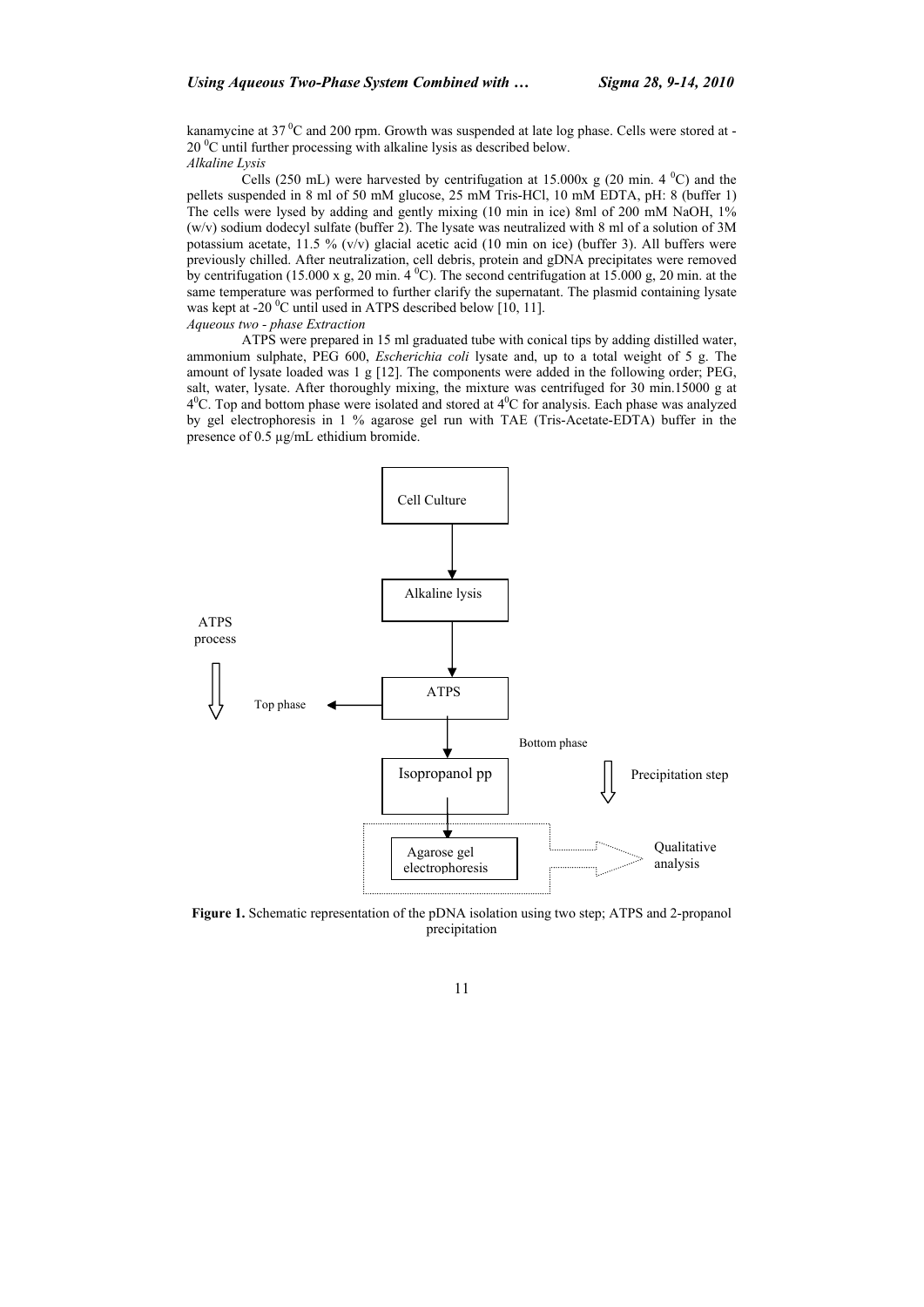# **2. RESULTS**

#### *Partitioning pDNA in PEG / (NH<sub>4</sub>)<sub>2</sub>SO<sub>4</sub> Systems</sub>*

The partitioning and purification of a 6.1 kbp pDNA vector by using ATPS polymersalt system was examined PEG molecular weight of 600 and ammonium sulfate. ATPS composition is the PEG 600 35 % (w/w) - (NH<sub>4)2</sub>SO<sub>4</sub> 6% (w/w). 20 % (w/w) lysate was load to the ATPS system. Volume of bottom phase is  $\sim 0.35$  mL and top phase is  $\sim 4.2$  mL. PEG 600 molecular weight was directed pDNA to the salt enriched bottom phase. Although RNA having a similar structure and physical properties as pDNA most of amount of RNA is partitioning in the top phase of the system as shown in Figure 1. The rest of the RNA together with total plasmid is in a bottom phase (Line 2, 4, 6 in Fig. 1). According to Joao Carlos and colleagues, plasmid behaves as being insoluble in the top phase, and accumulates in the salt enriched bottom phase of the system. Thus, the highest yields are achieved in the bottom phase of the ATPS process. Minimum contaminations (protein and endotoxines) in the system were obtained by 20 % (w/w) lysate load. More lysate load could increase both contaminants in pDNA and in the system that could result a decrease performance of the ATPS systems [12, 13]. The system PEG 600 / ammonium sulfate composition of 35 and 6% (w/w) respectively, is used to remove most impurities to the top phase. However it could not partition all RNA from the pDNA.



**Figure 2.** Agarose gel analysis of the ATPS [35% (w/w) PEG 600 / 6 % (w/w)  $(NH_4)_2SO_4$ ]

Lane (2) pure pDNA control; lane (4) bottom phase; lane (6) top phase oc:open circle form, sc: super coiled form

#### *Effect of 2-propanol Precipitation on Removing RNA from pDNA*

Plasmid DNA in bottom phase of the PEG 600 35 % (w/w) -  $(NH_4)$ <sub>2</sub>SO<sub>4</sub> 6% (w/w) ATPS system was precipitated by using different 2-propanol concentrations. 2-propanol precipitation mechanisms are depending on reduction of free water molecules which solvate biomolecules into aqueous solution. Bottom phase of the system is salt rich phase [14]. It means that the effect of 2-propanol was observed in the presence of ammonium salt. Bottom phase was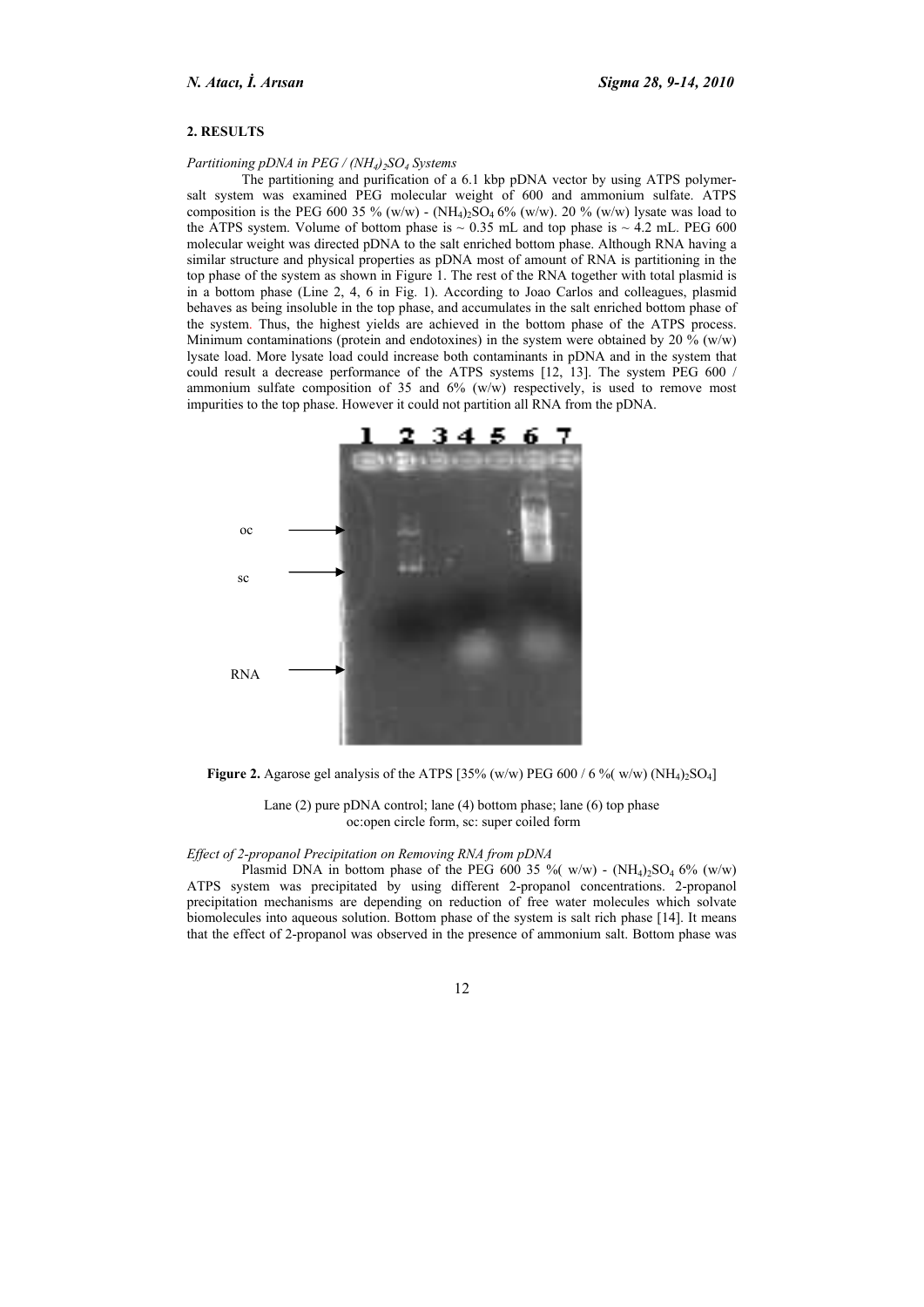diluted 0.4 (v/v) and was treated with 2-propanol at 4  $^{0}$ C for 30 min. After precipitation pDNA and RNA profile were observed on agarose gel (Line 1- 9 in Fig. 2). Various concentrations of 2 propanol were used to remove RNA. The precipitation profile obtained (Figure 2) indicated that 2-propanol concentration 0.7  $(v/v)$  is required to maximize plasmid precipitation and also to achieve plasmid without RNA contamination. It can be seen that from Figure 2, 2-propanol has no effect on plasmid isoforms distributions. Higher than 2-isopropanol concentration of 0.7 (v/v) plasmid precipitation yields was decreased and RNA contaminants were remained at supernatant. When the 2-propanol concentration increased the amount of RNA in supernatant was increased. Plasmid DNA was found to be remove together with RNA when the 2-propanol concentrations were 0.8 (v/v), 0.9 (v/v) and 1.0 (v/v).



**Figure 3.** Agarose gel analysis of 2-propanol precipitation of 35 % (w/w) PEG 600 / 6 % (w/w) ammonium sulfate ATPS bottom phase.

Lane1, pure pDNA control; lane2–9, 2-propanol precipitation of bottom phase at 0.7 to 1.0 (v/v); lane2, precipitant sample of bottom phase after 2-propanol precipitation at 0.7 (v/v); lane3, supernatant sample of bottom phase after 2-propanol precipitation at 0.7 (v/v); lane4, lane5 respectively precipitant, supernatant sample at  $0.8$  (v/v); lane6, lane7 respectively precipitant, supernatant sample at  $0.9$  (v/v); lane8, lane9 respectively precipitant, supernatant sample at 1.0 (v/v). oc: open circle form, sc: super coiled form.

## **3. DISCUSSION**

This work shows that it is possible to use of ATPS system combined with 2-propanol precipitation to separate RNA from plasmid. 2-propanol concentration of  $0.7$  (v/v) was aggregated plasmid more efficiently than RNA. Plasmid was found to be removed together with RNA in the supernatant in higher 2-propanol concentration than  $0.7$  (v/v). The simplicity of this method applying for plasmid DNA isolation and purification can be used as separation step to obtained pure plasmid in gene therapy and in vaccines or pre-purification step to remove large percentage of major contaminants, such as RNA.